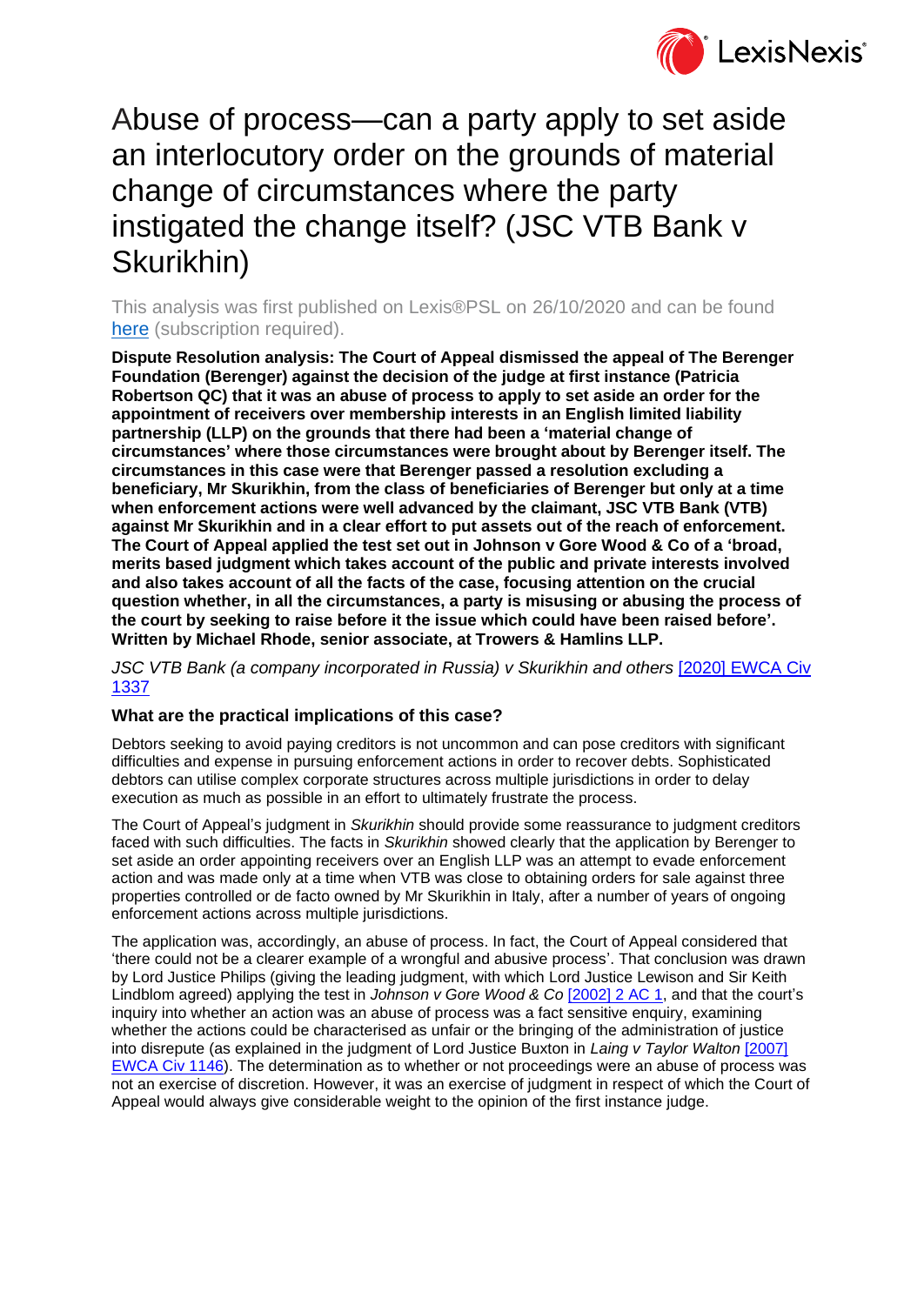

### **What was the background?**

VTB obtained summary judgments in England against Mr Skurikhin for sums in Russian roubles in 2014 with a value of approximately £13.4m. VTB also obtained a worldwide freezing order against Mr Skurikhin, freezing his assets up to a value of £25m.

VTB's subsequent enforcement actions were concentrated on three properties in Italy used by Mr Skurikhin and owned by an English LLP, the second defendant, Pikeville Investments LLP ('Pikeville'). The membership shares in Pikeville were originally registered to an individual, Mr Meier (later judged to be Mr Skurikhin's 'right hand man' by the first instance judge) and a company incorporated in Hong Kong Crown Capital Holdings Ltd), who held the properties on trust for Mr Skurikhin. Later, the properties were held on trust for The Berenger Foundation (Berenger), a foundation incorporated in Lichtenstein (the appellant who sought to set aside the order appointing receivers over Pikeville).

In 2015 VTB obtained an order for the appointment of receivers over the membership interests in Pikeville (the receivership order), the court concluding in making the order that Mr Skurikhin had a right to call for the assets of Berenger to be transferred to him, or had de facto control of those assets.

The appointed receivers over Pikeville applied for the LLP to be put into administration and, as administrators, brought proceedings in Italy to obtain possession of the three properties.

In August 2017 the board of Berenger passed a resolution (backdated to June 2017) excluding Mr Skurikhin from the class of beneficiaries of the foundation and introduced new regulations providing that there should be a new class of beneficiary, being a company incorporated in Nevis (Accreda) as trustee of the 'Olympic Settlement' (Olympic). Accreda passed resolutions around the same time excluding Mr Skurikhin as a beneficiary of Olympic.

In July 2018 Berenger applied to discharge the receivership order on the grounds that it should not have been made in the first place or, alternatively (and most relevantly) that Mr Skurikhin's exclusion as a beneficiary of Berenger and Olympic was a material change of circumstance which meant the receivership order should not continue.

Berenger's argument was, essentially, that Mr Skurikhin no longer had any equitable interest in Pikeville as a result of no longer being a beneficiary. That (it was argued) was a material change of circumstance justifying the lifting of the receivership order (it being common ground that an interlocutory order could be reopened where there was a material change of circumstance, or because the party has subsequently become aware of facts which he could not reasonably have known about, per *Chanel Ltd v Woolworth & Co* [\[1981\] 1 WLR 485\)](https://www.lexisnexis.com/uk/lexispsl/disputeresolution/citationlinkHandler.faces?bct=A&service=citation&risb=&WLR&$sel1!%251981%25$year!%251981%25$sel2!%251%25$vol!%251%25$page!%25485%25).

#### **What did the court decide?**

The Court of Appeal upheld the first instance decision that the application was an abuse of process (notwithstanding that the resolutions passed by Berenger and Accreda were lawfully made) because the alleged change of circumstance was brought about by Berenger, most likely at the instigation of Mr Skurikhin, for the purposes of putting obstacles in the way of enforcement.

Albeit technically Mr Skurikhin was no longer a beneficiary, on the facts he was able to direct that the interests in the three properties be transferred to a third party who could then transfer them to Mr Skurikhin.

In applying the 'fact sensitive inquiry' (per *Gore Wood*) Philips LJ dismissed Berenger's contention that proceedings cannot be struck down as an abuse of process where there has been no unlawful conduct. On the contrary, the power to rule a proceeding as an abuse of process exists 'precisely to prevent the court's processes being abused through the lawful and literal application of the rules'. Indeed the power would not be needed where a party had acted unlawfully, as established rules of law or procedural sanctions would normally suffice to protect the court process.

Relevant to Philips LJ's decision was the fact that, some three years before its application, Berenger had been served with the application to appoint receivers but had not participated in the hearing of the application. Berenger could have passed such a resolution before the application for the receivership order was heard, but did not do so. Berenger only sought to make its application in an apparent change of strategy to avoid enforcement when directed to do so by Mr Skurikhin. This direction was made by Mr Skurikhin after he originally sought to make the application but was prevented from doing so because he had previously been found to be in contempt of court (since when he had stayed out of the jurisdiction to avoid imprisonment).